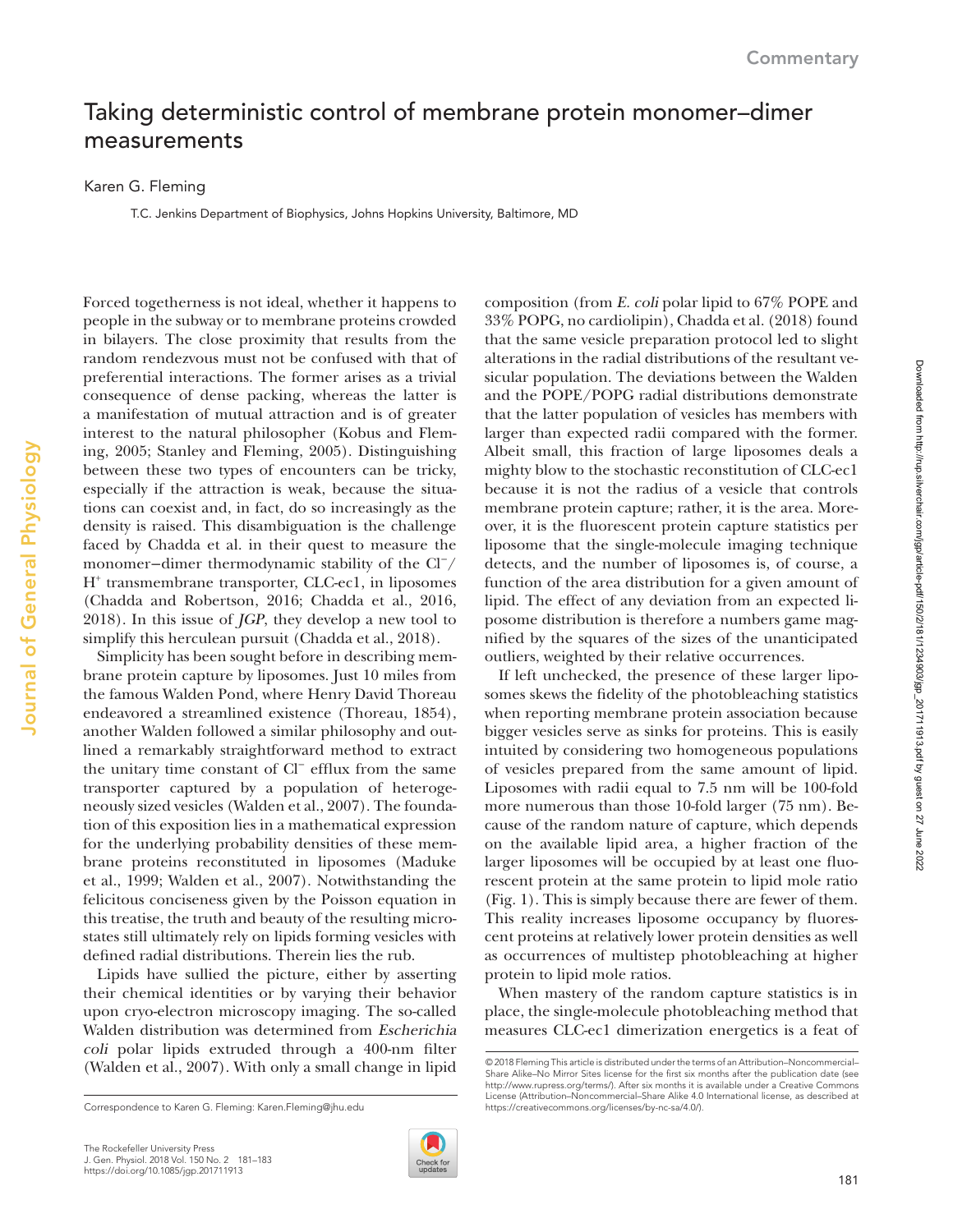

<span id="page-1-0"></span>Figure 1. Larger vesicles are sinks for randomly distributed membrane proteins. Data were simulated for vesicles with uniform radii equal to 7.5 nm, 75 nm, or a mix of these two radii values and for a monomeric, ideal CLC-ec1 containing exactly one fluorescent label per protein. The distributions for liposomes containing at least one fluorescent protein are shown as a function of the protein/lipid mole ratio. These were calculated using the Poisson equation assuming 1.2 mg lipid with a mean surface area equal to 0.61 nm<sup>2</sup> lipid<sup>-1</sup> and mean lipid molar mass equal to 750 g mol<sup>−</sup><sup>1</sup> ([Murzyn et al., 2005](#page-2-9)). The number of protein moles was incremented to generate the densities in the abscissa, and it was assumed that all vesicles were available for subunit capture. This simulation shows that a higher fraction of larger vesicles will acquire at least one fluorescent protein at lower densities as compared with smaller vesicles. At higher protein densities, there will also be an increase in the number of multistep bleaching events because a relatively higher number of the larger vesicles will stochastically contain more subunits. The mixed data in this comparison of two vesicle sizes that are 10-fold different in radius show that even a minor representation of the larger vesicles ( $p(r_{75}) = 0.10$  and  $p(r_{7.5}) = 0.90$ ) strongly affects photobleaching probabilities.

binding to behold. In particular, this technique reports on stoichiometry directly by the number of bleaching steps; it facilitates examination of an extremely wide range of protein/lipid ratios; it works in lipid bilayers; and it is amenable to manipulation by many of the thermodynamicist's favorite variables. Moreover, the issue of vesicle size distribution can be easily accounted for as long as it is known. However, under some conditions of interest for the elucidation of physical principles, it could become an onerous affair to measure the vesicle radial distribution for every single experiment. An internal control would be much better. Enter the obligate monomer and its partner, the covalent dimer.

The obligate monomer is not new, and, in fact, its presumed existence was a key clue that something might have been slightly amiss in the initial experiments. This variant of CLC-ec1, known as WW, contains two tryptophan mutations at the dimer interface (I201W/I422W). These bulky side chains introduce steric clashes at the protein–protein contact surface that abrogate dimerization. Accordingly, WW is monomeric, as assessed by gel filtration and glutaraldehyde cross-linking, and

it crystallizes as a monomer ([Robertson et al., 2010](#page-2-8)). Somewhat surprisingly, CLC-ec1 WW has shown some indications of weak dimerization over and above forced togetherness in POPE/POPG (2:1) at high protein densities. Given its prior status as a loner, thermodynamically meaningful dimerization of WW, with its tryptophan warts on its interface, seemed unlikely. Indeed, improved analysis in [Chadda et al. \(2018\)](#page-2-4) using a revised liposome distribution confirms that WW meets its obligatory monomeric expectations.

At the other end of the meaningful self-association spectrum for CLC-ec1 is the dimer. Because its fluorescent microstates are distinct from those of the fluorescently labeled monomer ([Chadda and Robertson,](#page-2-2)  [2016\)](#page-2-2), its chance liposome capture must also be known to distinguish this incidental dissemination from that of the pertinent dimer population arising from preferential monomer–dimer interactions. Further challenging this task is the fact that the CLC-ec1 dimer itself is quite large and probably cannot access the smallest of the liposomes. [Chadda et al. \(2018\)](#page-2-4) arrived at two solutions to determine how this dimer is ideally distributed. The first makes use of a CLC-ec1 variant containing two cysteine mutations (R230C/L249C) that can be oxidized to permanently dimerize the two monomeric subunits. The second involves covalent connection of two CLC-ec1 monomers by glutaraldehyde cross-linking. Although the authors found that both obligate dimer constructs work well as stochastic standards for the dimer, a feature that is particularly pleasing about the former is that its activity is intact, thus avoiding any unforeseen uncertainties caused by malfunction.

A significant outcome of this study is that the obligate monomer and covalent dimer can now be used as models to simplify single-molecule bleaching experiments. Prepared alongside, they serve as intrinsic controls for any given liposome population, thus abrogating the need for the electron microscopy step. In cases of major, minor, or even miniscule fluctuations in liposome size distributions, the obligate monomer and covalent dimer will report this situation directly through the density dependence of their photobleaching signals. This ability greatly reduces not only the workflow of these demanding experiments, but also the underlying assumptions of the analysis. In essence, the obligate monomer and covalent dimer convert the unpredictability of liposome distributions into deterministic data, which ensures nothing will be left to chance, Poisson or otherwise.

## **ACKNOWLEDGMENTS**

This work was supported by grants from the National Institutes of Health (R01GM079440) and the National Science Foundation (MCB1412108).

The author declares no competing financial interests.

Merritt Maduke served as editor.